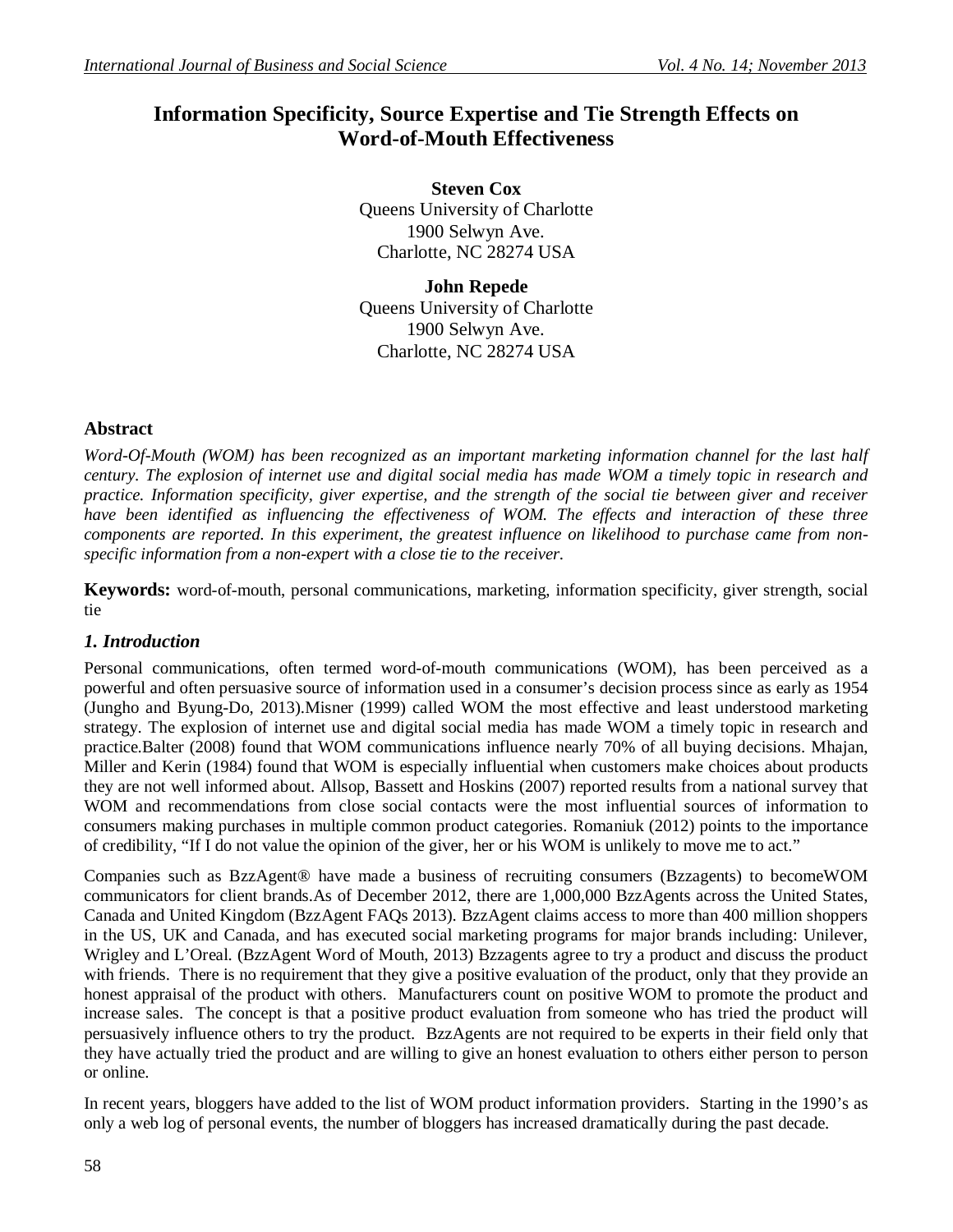Product bloggers typically specialize in a product or product category such as household products, sports products, or DIY products. They evaluate products and write reviews of the products. While the bloggers may not be professional evaluators like a *Consumer Reports,* they often have extensive followings. Judging by the number of manufacturers willing to provide free products to bloggers, this form of personal/impersonal WOM is perceived to be an effective way for manufacturers to transmit information about their products to potential consumers.

A common approach to the roll out of new movies is the sneak preview. The strategy is for a limited number of people to view the movie and spread the word. Typically, first viewers are frequent movie goers and as such their opinions have more credibility to those with whom they discuss the movie. Movies such as Mel Gibson's, *The Passion of the Christ*, took the strategy one step further and enlisted segment thought leaders. Using church members and ministers to build a following for the movie, Gibson sent copies of the movie churches for free viewings. Shunning traditional media, the movie grossed over \$612,000,000 in box office sales and was the number one weekly grossing movie for 4 weeks(The Numbers, 2013)

Three factors appear important in each of the above cases: the nature of the information, the credibility of the source, and whether the source is a friend, online information source, or known expert. Jun, Cha and Aggarwal (2011) studied these three factors' relative influence on WOM. They identified a distinction between tensile (nonspecific) and specific information and found that tensile WOM is less effective than specific WOM. They also studied the interaction effects of tensile information, tie strength (the intensity of social interaction between giver and receiver) and source expertise (expert or non-expert). The Jun, Cha and Aggarwal study did not employ a pretest assessment and their comparisons were limited to post-test, between group differences.

# *2. Experimental Design*

The purpose of this study was to further explore the influence and interaction effects of the three factors identified by Jun, Cha and Aggarwal in a pretest-posttest (control group),three-way factorial design experiment. Eight treatment groups were created, representing all combinations of two levels of each of three independent variables (Table 1).

One hundred fifty-nine undergraduate business students were randomly assigned to the eight treatment groups and one control group. Participation was voluntary and this research was approved by the university IRB. All subjects were given the same information about an organic chocolate cake and then rated their likelihoods to purchase the cake. The eight treatment groups were given additional information representing the stimuli listed in Table 1. The eight information scenarios are listed in Appendix 1. All eight treatment groups and the control group then rated their likelihood to purchase the organic cake.

# *3. Results*

An ANOVA of pre-treatment likelihood to purchase scores across all groups (including control and treatment groups) showed that there was no significant difference between groups in pre-test likelihood to purchase ( $p =$ .452). A paired t-test of pre-test and posttest likelihood to purchase scores within the control group showed no significant difference ( $p = .210$ ), indicating that absent additional information, the subjects did not change their likelihood to purchase. An overall paired t-test of treatment group subjects' pre-test and post-test likelihood to purchase scores was significant ( $p < .001$ ), indicating that the additional information did result in changes in purchase likelihood.

A binary dependent variable "change in likelihood to purchase" was calculated as whether or not a subject's post treatment likelihood was different from the subject's pretreatment likelihood. The likelihood of change/ no change for each group was then calculated and chi-square tests of proportions were used to assess the significance (p <.01) of the difference between the treatment groups likelihoods to change and that of the control group. Odds ratios were then calculated comparing the relative effectiveness of the different treatments. For example, subjects who received treatment #1 were 9.8 times more likely to change their purchase likelihood than the control group. These findings are summarized in Table 2.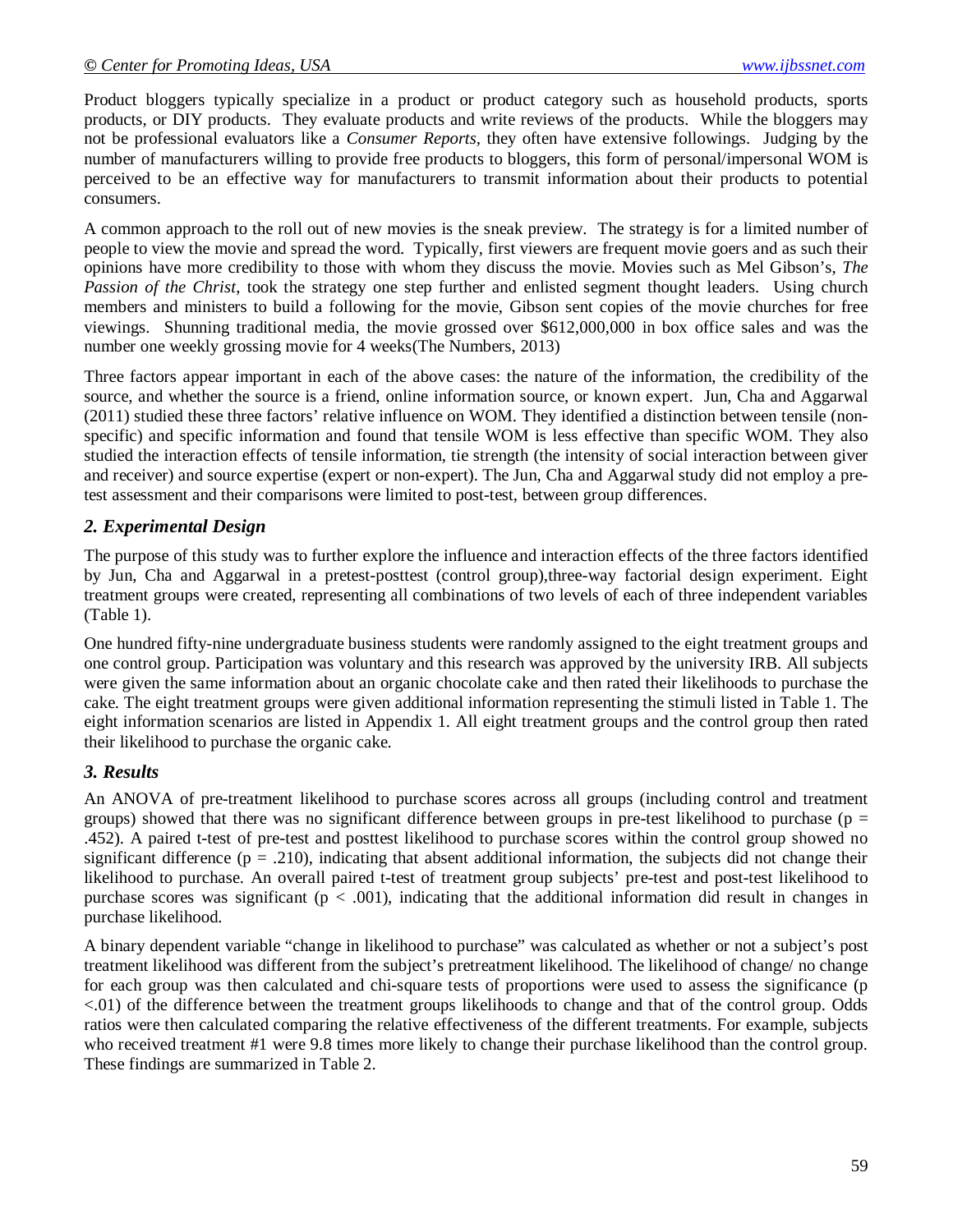# *4. Conclusions*

By inspection of Table 2, it can be seen that in every case the addition of positive information (regardless of the source or information specificity) resulted in a majority of the respondents changing their evaluation in a positive direction, while the vast majority of the control group made no change. This is a significant finding because it suggests that even after product trial, the product evaluation can be changed in a positive way with additional positive information. Cognitive dissonance theory might suggest that respondents were lessening post-decision conflict. However, since there was little or no commitment in the original decision, it would be hard to explain the change as dissonance-reducing behavior.

Another possible explanation could have been that the addition of information, regardless of source or specificity reassured respondents that this was a product that they should purchase. This would suggest that the old adage, 'don't talk past the sale' may be incorrect, and even after evaluation and verbal commitment, additional information may strengthen determination. This is especially interesting because the product had little ego involvement and cake is such a simple commonplace product, that it is unlikely subjects were confused or uncertain if they liked the cake and would want to purchase it.

Analysis of the individual cells disclosed an interesting anomaly, persons who received specific information from an expert with a strong tie were almost ten times more likely to change purchase likelihood than the control. This result was expected and given that the majority of subjects did change their decision, seems reasonable. The unexpected result was the strength of the changes by persons who received non-specific information from a nonexpert with a strong tie. This group was almost eighteen times more likely than the control group- almost twice as much as strong-tied, specific expert to change their likelihood to purchase. It may have been that there was an obvious inconsistency between an expert source who gives general information. One might expect an expert source to provide very specific information because they are experts. Additionally, non-experts who provide expert-like information are suspect. In fact, inspection of the results demonstrates that the lowest change scores were found when there was a mismatch between source expertise and information specificity.

Therefore, it appears that specific information from an expert or non-specific information from a non-expert will increase likelihood to purchase, which is strengthened by receiver tie to the giver, but persons are less likely to change their purchasing intention if there is a disconnect between information specificity and source expertise, regardless of tie.

Our findings suggest that WOM from non-expert friends can be effective if the information is in consonance with the source expertise. Additionally, in order to increase the likelihood to purchase, WOM communications from experts should be specific, while information from non-experts should be tensile.

| <b>Treatment Group</b> | <b>Information</b> | <b>Source</b> | <b>Tie</b> |  |  |  |
|------------------------|--------------------|---------------|------------|--|--|--|
|                        | Specific           | Expert        | Strong     |  |  |  |
| $\overline{2}$         | Specific           | Expert        | Weak       |  |  |  |
| 3                      | Specific           | Non-Expert    | Strong     |  |  |  |
| 4                      | Specific           | Non-Expert    | Weak       |  |  |  |
|                        | Tensile            | Expert        | Strong     |  |  |  |
| 6                      | Tensile            | Expert        | Weak       |  |  |  |
|                        | Tensile            | Non-Expert    | Strong     |  |  |  |
| 8                      | Tensile            | Non-Expert    | Weak       |  |  |  |

**Table 1**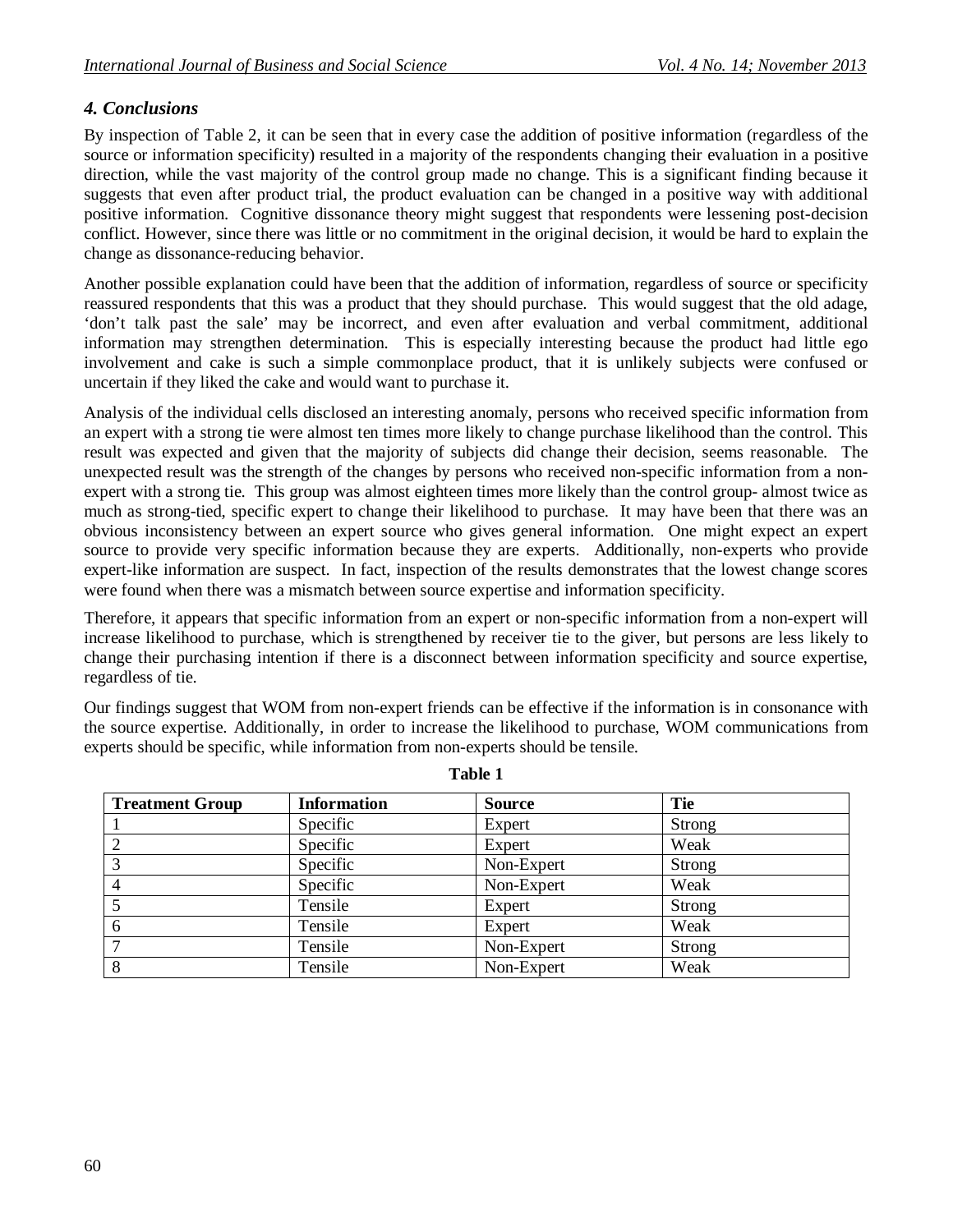| Group          | Treatment   |             | Changed     |                |                 |                 |                       |       |         |            |
|----------------|-------------|-------------|-------------|----------------|-----------------|-----------------|-----------------------|-------|---------|------------|
|                | Specific    | Expert      | Strong      | 0              |                 | Total           | likelihood Chi Square |       | p value | Odds ratio |
| 9              |             | -           |             | 14             | $\overline{4}$  | 18              | 0.29                  |       |         |            |
| 8              | $\mathbf 0$ | 0           | $\mathbf 0$ | 8              | 11              | 19              | 1.38                  | 4.88  | 0.0272  | 4.8        |
| 7              | $\mathbf 0$ | 0           |             | 3              | 15              | 18              | 5.00                  | 13.49 | 0.0002  | 17.5       |
| 6              | $\Omega$    | 1           | $\mathbf 0$ | 8 <sup>1</sup> | 9               | 17              | 1.13                  | 3.53  | 0.0601  | 3.9        |
| 5              | $\Omega$    |             |             |                | 9               | 16              | 1.29                  | 4.15  | 0.0416  | 4.5        |
| 4              |             | 0           | $\Omega$    | 8              | 10 <sup>1</sup> | 18              | 1.25                  | 4.21  | 0.0402  | 4.4        |
| 3              |             | $\mathbf 0$ |             | 6              | 8               | 14 <sub>h</sub> | 1.33                  | 4.10  | 0.0430  | 4.7        |
| $\overline{2}$ |             | 1           | $\Omega$    | 8 <sup>1</sup> | 12 <sub>1</sub> | 20              | 1.50                  | 5.55  | 0.0185  | 5.3        |
| 1              | 1           | 1           |             | 5              | 14              | 19              | 2.80                  | 9.80  | 0.0017  | 9.8        |
|                |             |             |             | 67             | 92              | 159             |                       |       |         |            |

#### **Table 2**

### *References*

- Allsop, Dee T., Bassett, Bryce R. and Hoskins, James A. (2007), Word-o-Mouth research: Principles and Applications, *Journal of Advertising Research*, December, 2007, 398-411.
- Balter, Dave (2008), *The Word of Mouth Manua*l, Vol 2. Boston:BZZ Pubs.
- BzzAgent FAQs, https://www.bzzagent.com/pg/FAQs, Retrieved September 17, 2013.
- BzzAgent Word of Mouth, http://about.bzzagent.com/word-of-mouth/, Retrieved September 17, 2013.
- Jun, Sung-Youl, Cha, Taihoon and Aggarwal, Praveen (2011) How Much Better? The Effect Of Tensile Information On Word-Of-Mouth Effectiveness, *Journal of Marketing Theory and Practice*, 19(3), 263- 276.
- Jungho, Bae and Nyung-Do, Kim (2013), Is the Electronic Word of Mouth Effect Always Positive On The Movie?, *Academy of Marketing Studies Journal*, 17(1), 61-78.
- Lam, Desmond, Lee, Alvin and Mizerski, Richard (2009) The Effects of Cultural Values in Word-Of-Mouth Communication, *Journal of International Marketing*, 17(3), 55-70.
- Misner, Ivan R. (1999), *The World's Best Known Marketing Secret: Building Your Business With Word-Of-Mouth Advertising*, Austin: Bard Press.

The Numbers, http://www.the-numbers.com/movies/2004/PASON.php, Retrieved September 17, 2013.

Romaniuk, Jenni (2012), The Various Words of Mouth: Moving Beyond "Road –to-Damascus" Conversion, *Journal of Advertising Research*, March, 2012, p. 13.

# **Appendix 1**

#### **Scenario 1(Specific Information, Expert Source, Strong Tie)**

You are in a store looking to purchase a cake when a good friend walks in. You know that your friend is very knowledgeable about organic products and is a professional baker. Your friend tells you the following about the cake.

Compared to the average chocolate cake on the market, this organic chocolate cake is better. In a recent rating done by Gourmet Magazine the cake scored 91 points out of 100 for overall taste and appeal. The average cake of this type receives a 65. In a price comparison, this cake is 20% less expensive than comparably rated cakes.

### **Scenario 2 (Specific Information, Expert Source, Weak Tie)**

You are in a store looking to purchase a cake when you happen to meet a person interested in purchasing a cake also. The person is very knowledgeable about organic products and is a professional baker. The person tells you the following about the cake.